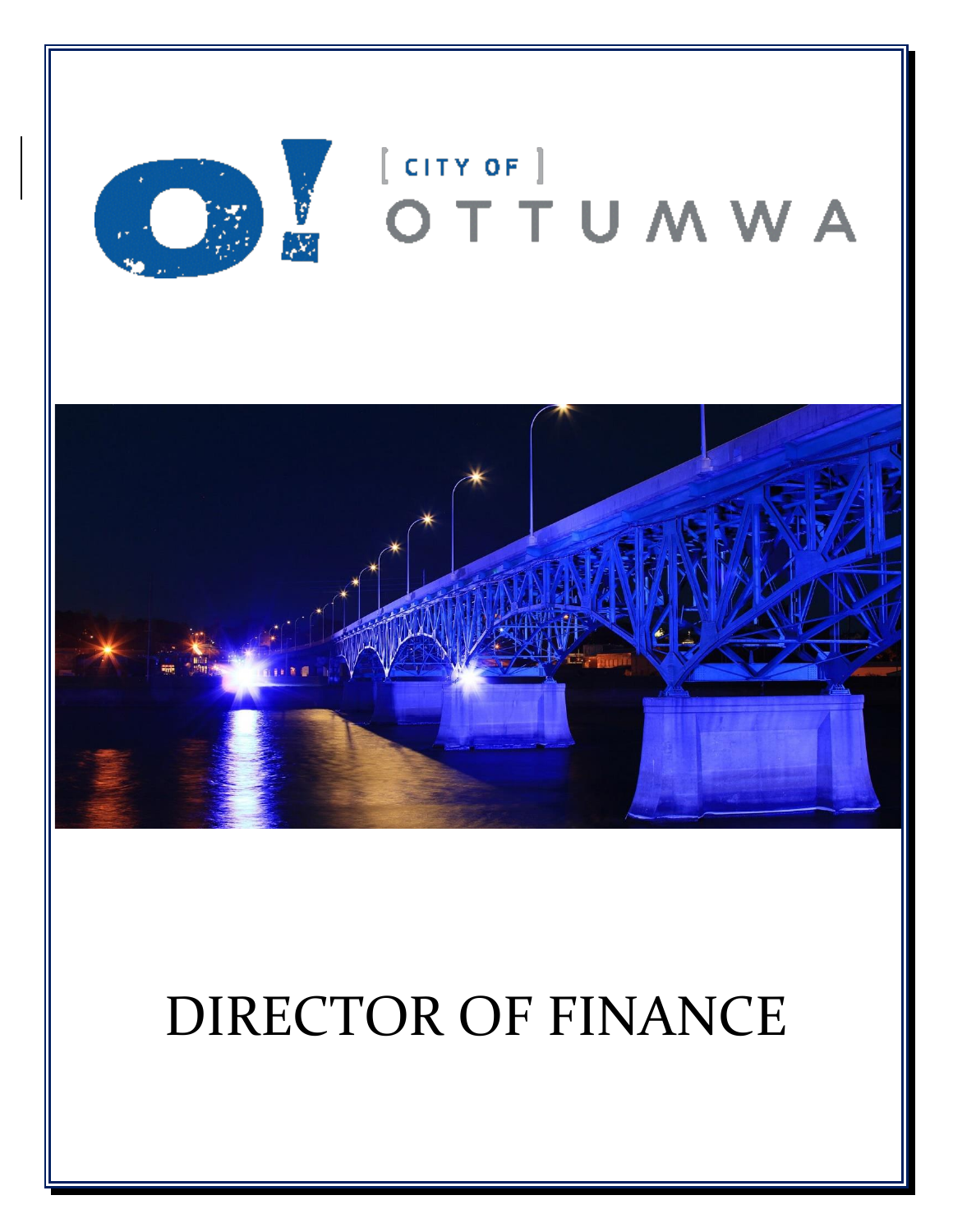

# *Community Overview*

The City of Ottumwa is located in Wapello County (SE region of the state). With a population of nearly 25,000, Ottumwa is a regional hub offering countless amenities our residents as well as neighboring communities. Ottumwa is located along the Des Moines River; 73 miles east of I-35 at Osceola on Highway 34 and 85 miles on Highway 163 from the Des Moines International Airport. Ottumwa is a Main Street community with a revitalized downtown district including a train depot for Amtrak and anchored by a Public Library, City Hall, and County Courthouse all part of the National Register of Historic Places.

Ottumwa, Iowa is a unique community where Economic opportunity is within driving distance; kids can attend great schools; you can own your own home; community involvement is valued; and friends are just next-door. The town combines both small town, Iowa values with growth andemployment opportunity.

Ottumwa is growing. A number of sizable developments have spurred a great deal of additional commercial interest in Ottumwa. Locally owned businesses, as well as national corporations continue investing in our community through expansion and/or opening new facilities in Ottumwa. The expanding commercial districts and industrial base make Ottumwa a strong, viable and expanding community. Through progressive partnerships between City government, community partners, and private business and industry, we are looking forward to an era of growth.

- Airport: Ottumwa has a Regional Airport and is only 88 miles from the Des Moines international airport, a hub providing nonstop flights to 21 major airports in the US.
- **Arts and Culture:** The Bridge View Center includes a theater, conference center and exhibit hall which attracts an array of events for all ages.
- **Education:** The district's goal of "Be the Best" is a vision focused to engage, educate, and empower every student every day. The district serves approximately 4,600 students and is comprised of one preschool, six elementary schools, one

# The Position

City of Ottumwa, Iowa is seeking an experienced and dedicated professional to be the next Director of Finance. Ottumwa's next Director of Finance should have an approachable personality and exceptional interpersonal skills to enhance inter-departmental communication and collaboration regarding financing of operations and capital. The ideal candidate will demonstrate advanced finance and accounting skills and possess a demonstrated ability to provide professional analysis of the financial aspects related to policy, organizational health and operational issues, coupled with recommended options for the consideration of the City Administrator. The City Administrator identifies someone who will communicate directly and frankly, but always positively and respectfully to staff and the public as essential.

The successful candidate will have experience with fund accounting, financial management, budgeting, capital planning, and bonding; and be ethical, creative, selfless, responsive and community-oriented. The next Director of Finance shall be a skilled communicator and presenter of financial terms and practices with staff, the city council and the public. A patient, steady, and flexible candidate who will promote a culture of accountability and transparency at every level within the organization is strongly desired.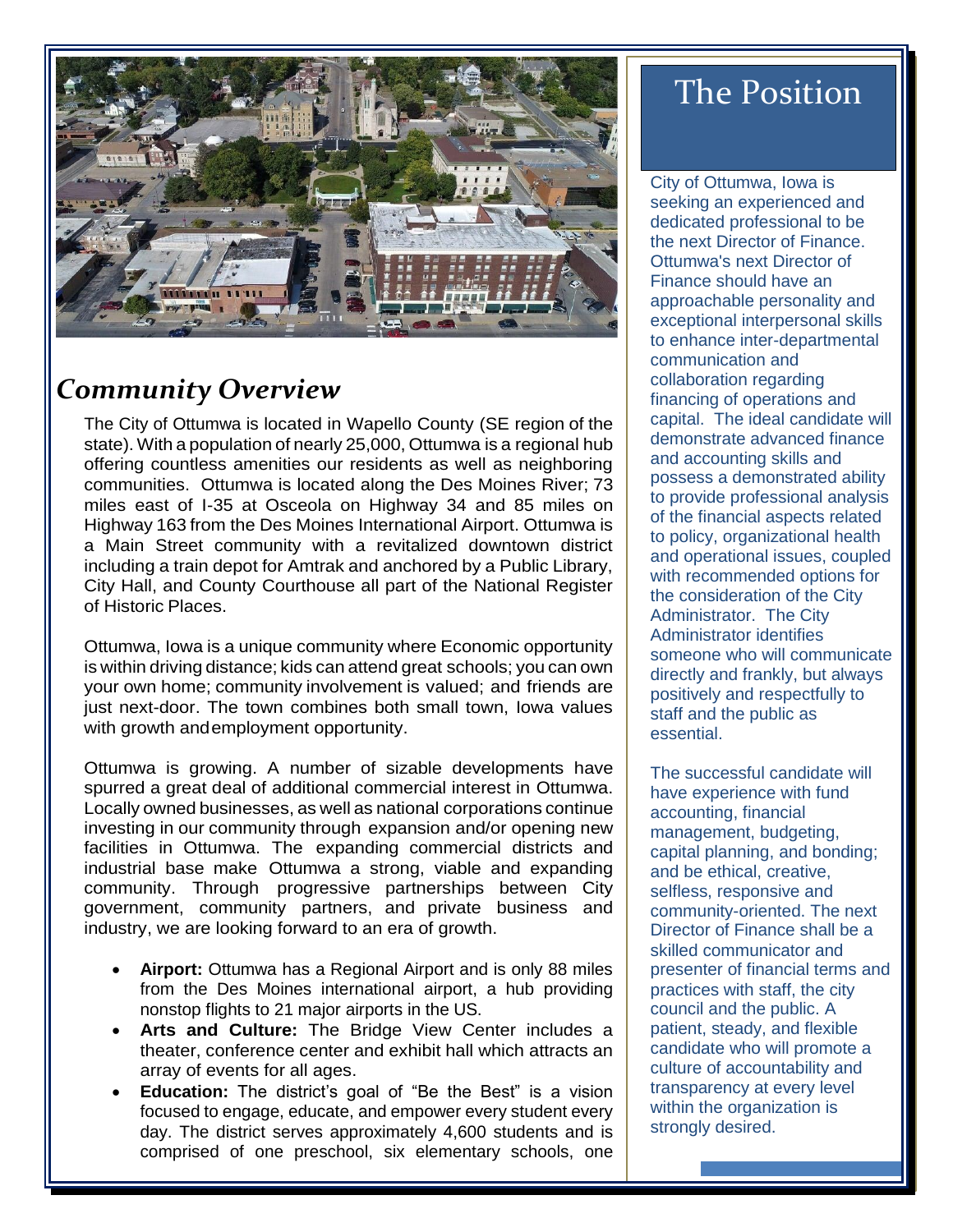middle school, and one high school. Additionally, there are thirty-five colleges and universities within 100 miles of Ottumwa serving a wide variety of advanced educational needs. Indian Hills Community College is located in Ottumwa, which provides academic programs in multiple fields to students across the world.

- **Health Care:** In Ottumwa, there are six family and pediatric clinics. In addition, there is a Regional Health Center, Veterans Health clinic, and Community Health Center providing a variety of medical, dental, and behavioral health services.
- **Library:** The Ottumwa Public Library exists to enrich the quality of life of the community by providing informational, educational, cultural and recreational resources and experiences in a comfortable setting serving over 80,000 patrons.
- **Parks and Recreation:** Ottumwa offers a wide variety of opportunities including camping, fishing, bicycle and pedestrian trails, baseball and softball diamonds, children's playgrounds, disc golf, volleyball courts, picnic areas, tennis and basketball courts, performance stage areas, soccer fields, and more. Ottumwa has a growing network of paved trails based along the levee system on the Des Moines River and has three golf courses; one of which is a miniature fun course. The City maintains twenty- two parks, including a skate park and The "Beach" Indoor/Outdoor Waterpark.

### *Governance and the Organization*

The City of Ottumwa is chartered as a Mayor-Council form of government with a Director of Finance. There are five (5) council members elected to four-year overlapping terms. The mayor also serves a four-year term. The Director of Finance serves as a liaison between the city Council and city staff. Council meets in regular session on the first and third Tuesdays of the month at 5:30 PM in the council chambers on the second floor of City Hall.

Ottumwa is a full government service community, including administration, cemetery, engineering, finance, fire, health and inspections, parks and recreation, planning and development, library, public works, transit, water and hydro and wastewater utilities. 178 full- time and 34 part-time and seasonal employees provide these services.

Financial Stats:

- The city's tax rate for FY23 is \$21.22 per \$1,000 valuation
- General Fund operating budget of approximately \$16.4 million
- Anticipated coverage ratio of 24.1%
- FY21 \$32 million in GO, TIF and revenue debt service.
- The city has a 1A Moody Bond Rating.

# *Culture of the Organization*

The senior level staff has a blend of senior members and individuals new to the team. We are developing into a cohesive unit ready to tackle issues and projects with professionalism and with the attitude that everyone has something positive to contribute. There is genuine care for each other and the community as well as a sense of fun while working together. The city council members are eager to learn, treat each other with respect; sharing differences of opinion in the spirit of arriving at the best possible outcome. The finance department currently houses four full-time positions in addition to the Director and one part-time position. The office space is shared with another department staffed by the City Clerk and a secretary.